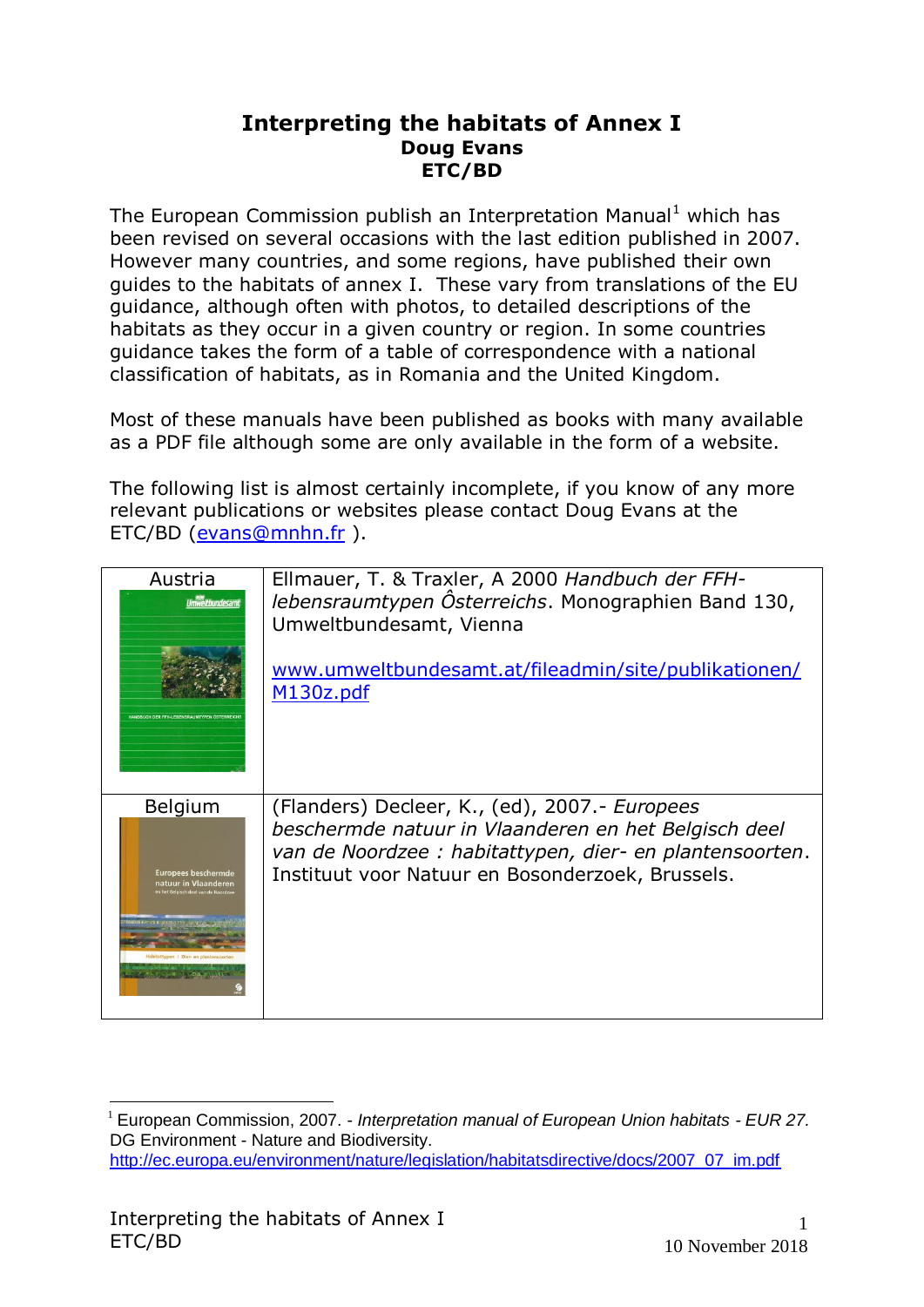| <b>Bulgaria</b>                                                                                                                                                                                                                                               | Ръководство за определяне на местообитания от<br>европейска значимост в България (Guidelines for<br>Habitats of European interest in Bulgaria)<br>http://assets.panda.org/downloads/natura2000 bg field<br>quide2005 bg.pdf                                                                                                                                                                                                                                                                                           |
|---------------------------------------------------------------------------------------------------------------------------------------------------------------------------------------------------------------------------------------------------------------|-----------------------------------------------------------------------------------------------------------------------------------------------------------------------------------------------------------------------------------------------------------------------------------------------------------------------------------------------------------------------------------------------------------------------------------------------------------------------------------------------------------------------|
| Croatia<br>PRIRUČNIK ZA ODREĐIVANJE<br>KOPNENIH STANIŠTA U HRVATSKOJ<br>PREMA DIREKTIVI O STANIŠTIMA EU<br>NIH STANISTA U HRVATSKO.<br>REKTIVI O STANIŠTIMA E<br>PRIRLICNIK 7A ODREĐIVANJI<br>MORSKIH STANIŠTA U HRVATSKOJ<br>PREMA DIREKTIVI O STANIŠTIMA EU | Topić, J. & Vukelić, J. (2009) Priručnik za određivanje<br>kopnenih staništa u Hrvatskoj prema Direktivi o<br>staništima EU Državnog zavoda za zaštitu prirode,<br>Zagreb.<br>Gottstein, S. (2010) Priručnik za određivanje podzemnih<br>staništa u Hrvatskoj prema Direktivi o staništima EU.<br>Državnog zavoda za zaštitu prirode, Zagreb.<br>Bakran-Petricioli, T (2011) Priručnik za određivanje<br>morskih staništa u Hrvatskoj prema Direktivi o staništima<br>EU. Državnog zavoda za zaštitu prirode, Zagreb. |
| Cyprus                                                                                                                                                                                                                                                        |                                                                                                                                                                                                                                                                                                                                                                                                                                                                                                                       |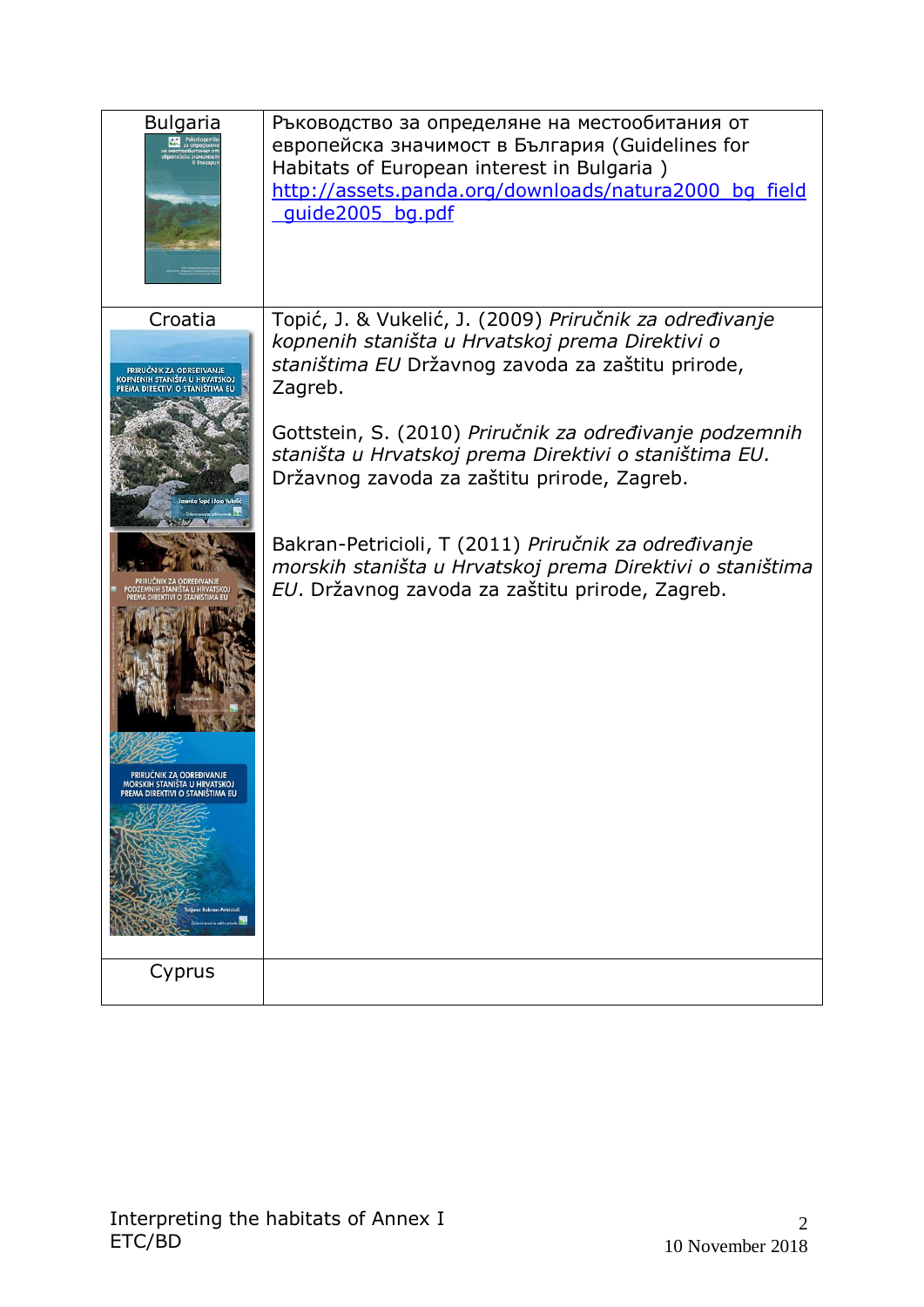| Czech Republic<br>Katalog biotopů<br>České republiky<br>.<br>Milan Chytrý, Tamáš Kučera, Martin Koči, Vít Grulich, Pavel Lustyk<br>A AGENTURA OCHRANY PŘÍROD | Table of correspondence with national habitat<br>classification<br>Chytrý, Milan et al (editors) 2010. Katalog biotopů České<br>republiky. Druhé vydání. Agentura ochrany přírody<br>a krajiny ČR, Prague. 445 p<br>Chytrý, M., Kuãera, T. & Koãí, M. (editors) 2001 Katalog<br>biotopu Ceské republiky. Agentura ochrany pfiírody a<br>krajiny Czech, Prague.<br>http://www.usbe.cas.cz/people/kucera/N2000/Katalog_b<br>iotopu.pdf |
|--------------------------------------------------------------------------------------------------------------------------------------------------------------|--------------------------------------------------------------------------------------------------------------------------------------------------------------------------------------------------------------------------------------------------------------------------------------------------------------------------------------------------------------------------------------------------------------------------------------|
| Denmark                                                                                                                                                      | Danske naturtyper i det europæiske NATURA 2000<br>netværk 2000 Skov- og Naturstyrelsen<br>http://www.sns.dk/udgivelser/2001/87-7279-400-<br>3/helepubl.pdf<br>Further information is available in Habitatbeskrivelser v.<br>1.05 http://mst.dk/media/128611/habitatbeskrivelser-2016-ver-105.pdf                                                                                                                                     |
| Estonia<br><b>JOPAS VÄÄRTUSTATE</b><br><b>ELUPAIGAD</b><br><b>EESTER</b>                                                                                     | Paal, J. 2004a Loodusdirektiivi" elupaigatüüpide<br>käsiraamat. Digimap OÜ, Tallinn<br>Paal, J. 2004b Euroopas Väärtustatud Elupaigad Eestis.<br>Ilo Print, Tallinn                                                                                                                                                                                                                                                                  |
| Finland<br>Natura 2000<br>-luontotyyppiopas                                                                                                                  | Airaksinen, Outi & Krister Karttunen (eds.) 2001 Natura<br>2000 - luontotyyppiopas Ympäristöopas 46, luonto ja<br>luonnonvarat,<br>http://www.environment.fi/download.asp?contentid=100<br>33&lan=fi<br>(also in Swedish)<br>Natura 2000 handbok över de finska naturtyperna<br>http://www.environment.fi/download.asp?contentid=271<br>30&lan=sv                                                                                    |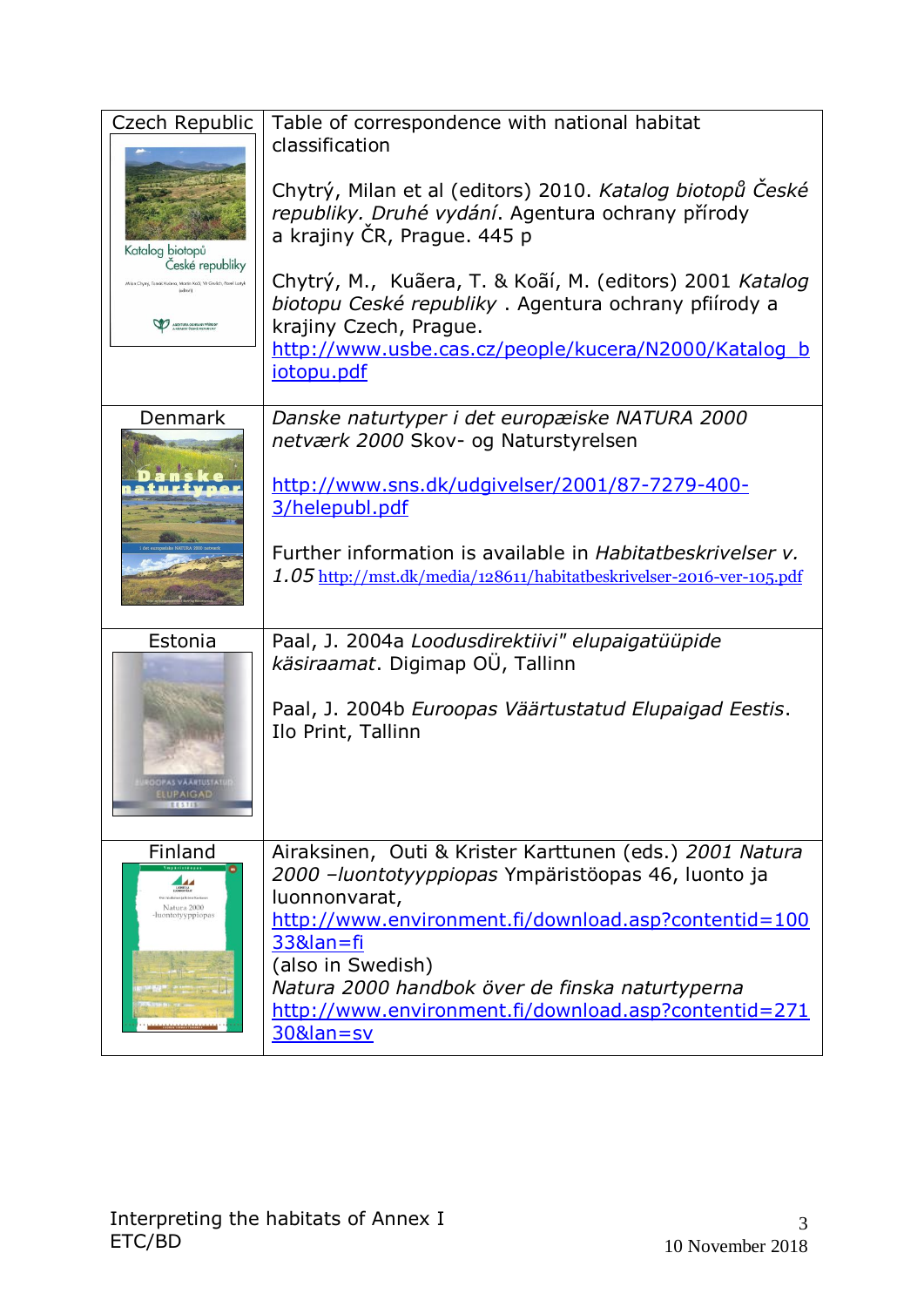| France<br><b>Cahiers d'habitats</b> Natura 200<br>TOME 1<br><b>Habitats</b><br>forestiers<br>Volume 1<br>Volume 2 | Bensettiti, F. (Editor) 2001 - 2005. Cahiers d'habitats<br>Natura 2000 - connaissance et gestion des habitats et<br>des espèces d'intérêt communautaire. La documentation<br>française, Paris<br>9 volume guide to habitats & species<br>Available via<br>http://natura2000.environnement.gouv.fr/habitats/idxha<br>b.html                                                                                                                                                                                                                                                     |
|-------------------------------------------------------------------------------------------------------------------|--------------------------------------------------------------------------------------------------------------------------------------------------------------------------------------------------------------------------------------------------------------------------------------------------------------------------------------------------------------------------------------------------------------------------------------------------------------------------------------------------------------------------------------------------------------------------------|
| UMSEPATRIMOINE                                                                                                    | A partial update is given in Gaudillat et al (2018)<br>Habitats d'intérêt communautaire : actualisation des<br>interprétations des Cahiers d'habitats. Rapport UMS<br>PatriNat 2017-104. UMS PatriNat, FCBN, MTES, Paris, 62<br>p.<br>http://spn.mnhn.fr/spn rapports/archivage rapports/20<br>18/SPN%202017%20-%20104%20-<br>%20Bilan synthetique interpretations HIC mars 2018.<br>pdf<br>Les habitats terrestres et d'eau douce d'intérêt<br>Communautaire présents en Bretagne<br>http://natura2000.bretagne.ecologie.gouv.fr/nng index.<br>php3?id rubrique=1&id parent=1 |
| Germany<br>che Schutzgebietssystem<br>of får Natioveltott                                                         | Ssymank, A., Hauke, U., Rückriem, C. & Schröder, E.<br>Unter Mitarbeit Von Messer, D 1998 Das europäische<br>Schutzgebietssystem Natura 2000. BfN-Handbuch zur<br>Umsetzung der Fauna-Flora-Habitat-Richtlinie und der<br>Vogelschutz-Richtlinie. Schr.R. f. Landschaftspfl. u.<br>Natursch. 53, 560 S<br>Brief descriptions in English available at<br>http://www.bfn.de/0316 typ lebensraum+M52087573a<br>b0.html                                                                                                                                                            |
| Greece                                                                                                            |                                                                                                                                                                                                                                                                                                                                                                                                                                                                                                                                                                                |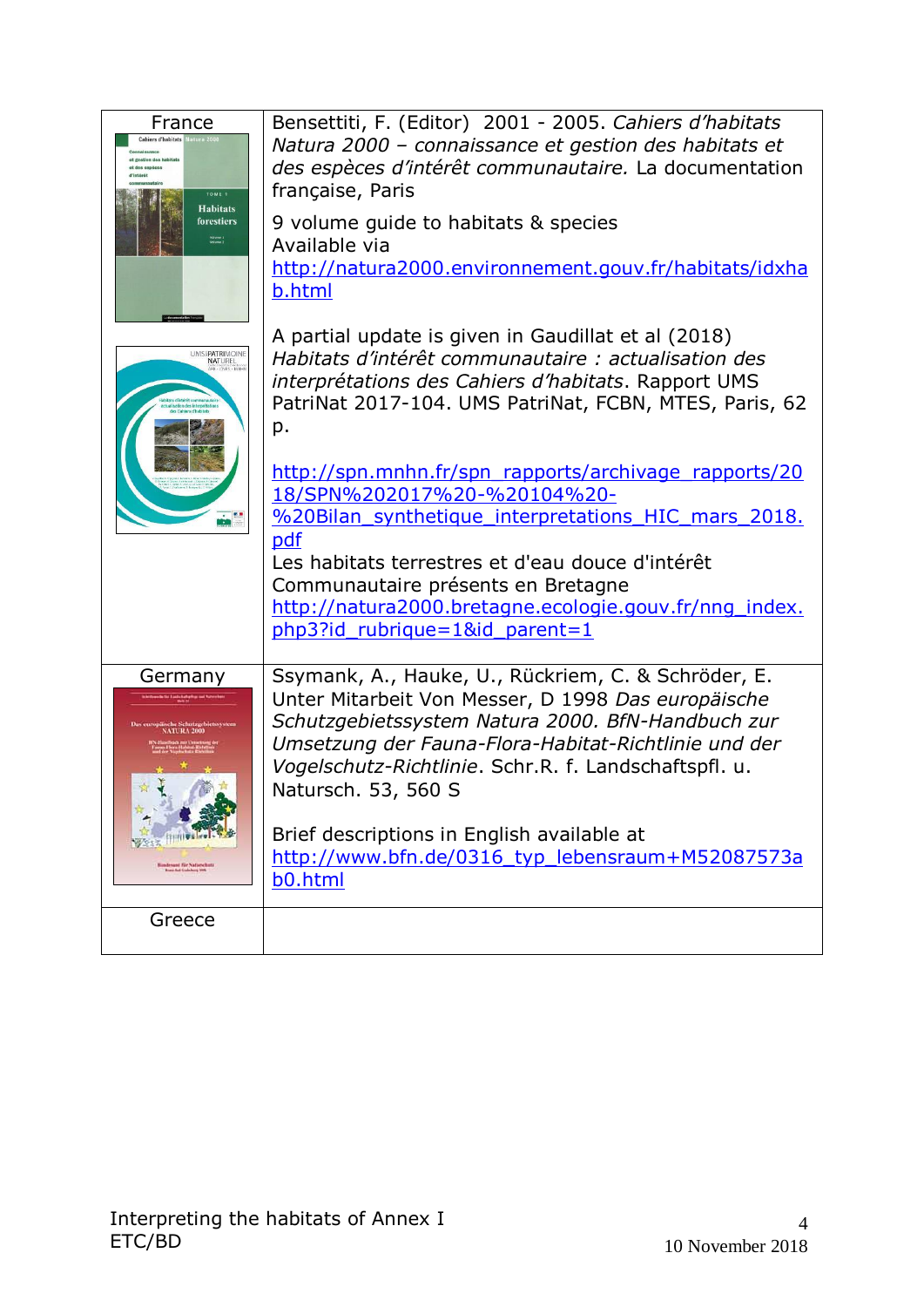| Hungary<br>Editor-in-Chief - A BORHOL<br>Acta<br>Botanica<br>Hungarica                                          | Table of correspondence with the Hungarian habitat<br>classification<br>Molnár, Zs, M. Biró, J. Bölöni 2008 Appendix Acta<br>Botanica Hungarica 50(Suppl), 249-255.                        |
|-----------------------------------------------------------------------------------------------------------------|--------------------------------------------------------------------------------------------------------------------------------------------------------------------------------------------|
| to activate children in the series in tendered, at the<br>LT FOCS A T STARLE SIDELE TUB                         | http://www.akademiai.com/content/623x114r8217j781/f<br>ulltext.pdf                                                                                                                         |
| RORSZÁG ÉLŐHELYEI<br>$\frac{1}{2}$<br>Wegetelölipusak leitász és batán<br><b>ANER 2011</b><br><b>EX ONELYEA</b> | ANER 2011 Magyarország élőhelyei – Vegetációtípusok<br>leírása és határozója, [Hungarian habitats - Description<br>and Vegetation Types] MTA Ökológiai és Botanikai<br>Intézete, Vácrátót. |
| Ireland                                                                                                         |                                                                                                                                                                                            |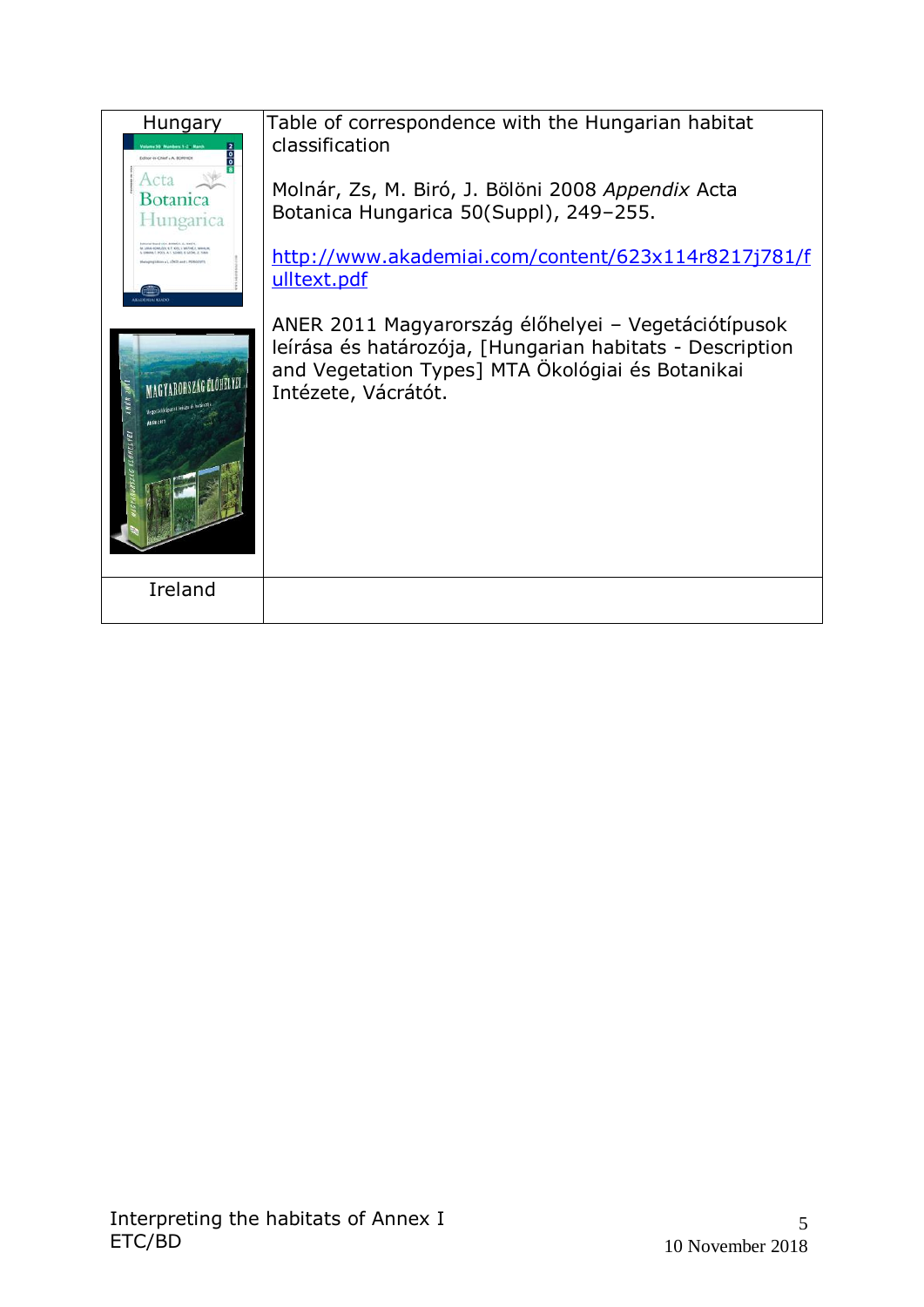| Italy<br><b>Habitat Italia</b>                               | Biondi, E & Blasi, C. (eds) 2009 Manuale Italiano di<br>interpretazione degli habitat della Directiva 92/43/CEE                                                                                                                            |
|--------------------------------------------------------------|--------------------------------------------------------------------------------------------------------------------------------------------------------------------------------------------------------------------------------------------|
|                                                              | http://vnr.unipg.it/habitat/                                                                                                                                                                                                               |
|                                                              | Mariotti, M. G., Not dated Atlante degli habitat - Natura<br>2000 in Liguria                                                                                                                                                               |
|                                                              | Lasen, C & T. Wilhalm 2004 Natura 2000 Habitat in Alto<br>Adige.                                                                                                                                                                           |
|                                                              | Lasen, C., 2006. Habitat Natura 2000 in Trentino.<br>Provincia Autonoma di Trento, Assessorato all'Urbanistica<br>e Ambiente, Servizio Parchi e Conservazione della Natura                                                                 |
| 111111 111 Concorner                                         | Sindaco R., Mondino G.P., Selvaggi A., Ebone A., Della<br>Beffa G. 2003 Guida al riconoscimento di Ambienti e<br>Specie della Direttiva Habitat in Piemonte Regione<br>Piemonte.<br>http://www.regione.piemonte.it/habiweb/ricercaAmbienti |
|                                                              | <u>.do</u>                                                                                                                                                                                                                                 |
|                                                              | Poldini L., Oriolo G., Vidali M., Tomasella M., Stoch F. &                                                                                                                                                                                 |
|                                                              | Orel G., 2006. Manuale degli habitat del Friuli Venezia                                                                                                                                                                                    |
| <b>MANUALE DEGLI HABITAT</b><br>del<br>Friuli Venezia Giulia | Giulia. Region Autonoma Friuli Venezia Giulia - Direz.                                                                                                                                                                                     |
|                                                              | Centrale ambiente e lavori pubblici - Servizio valutazione<br>impatto ambientale, Univ. Studi Trieste - Dipart.                                                                                                                            |
|                                                              | Biologia, http://www.regione.fvg.it/ambiente.htm                                                                                                                                                                                           |
| Latvia                                                       | Auninš, A (ed) 2010 Eiropas Savienbas aizsargàjamie                                                                                                                                                                                        |
|                                                              | biotopi Latvijà. Noteikšanas rokasgràmata. Latvijas<br>Dabas fonds, Riga                                                                                                                                                                   |
|                                                              | http://www.vidm.gov.lv/lat/dokumenti/publikacijas/daba                                                                                                                                                                                     |
|                                                              | s aizsardzibas joma/?doc=10539                                                                                                                                                                                                             |
| <b>IROPAS SAVIENIBAS</b>                                     | Kabucis, I. (ed) 2000. Biotopu rokasgrāmata. ES                                                                                                                                                                                            |
| AIZSARGAJAMIE BIOTOPI LATVIJA<br>OTEIKŠAMAS ROKASSRĀMATA     | aizsargājamie biotopi Latvijā. Rīga                                                                                                                                                                                                        |
|                                                              | Reprinted with minor corrections in 2004                                                                                                                                                                                                   |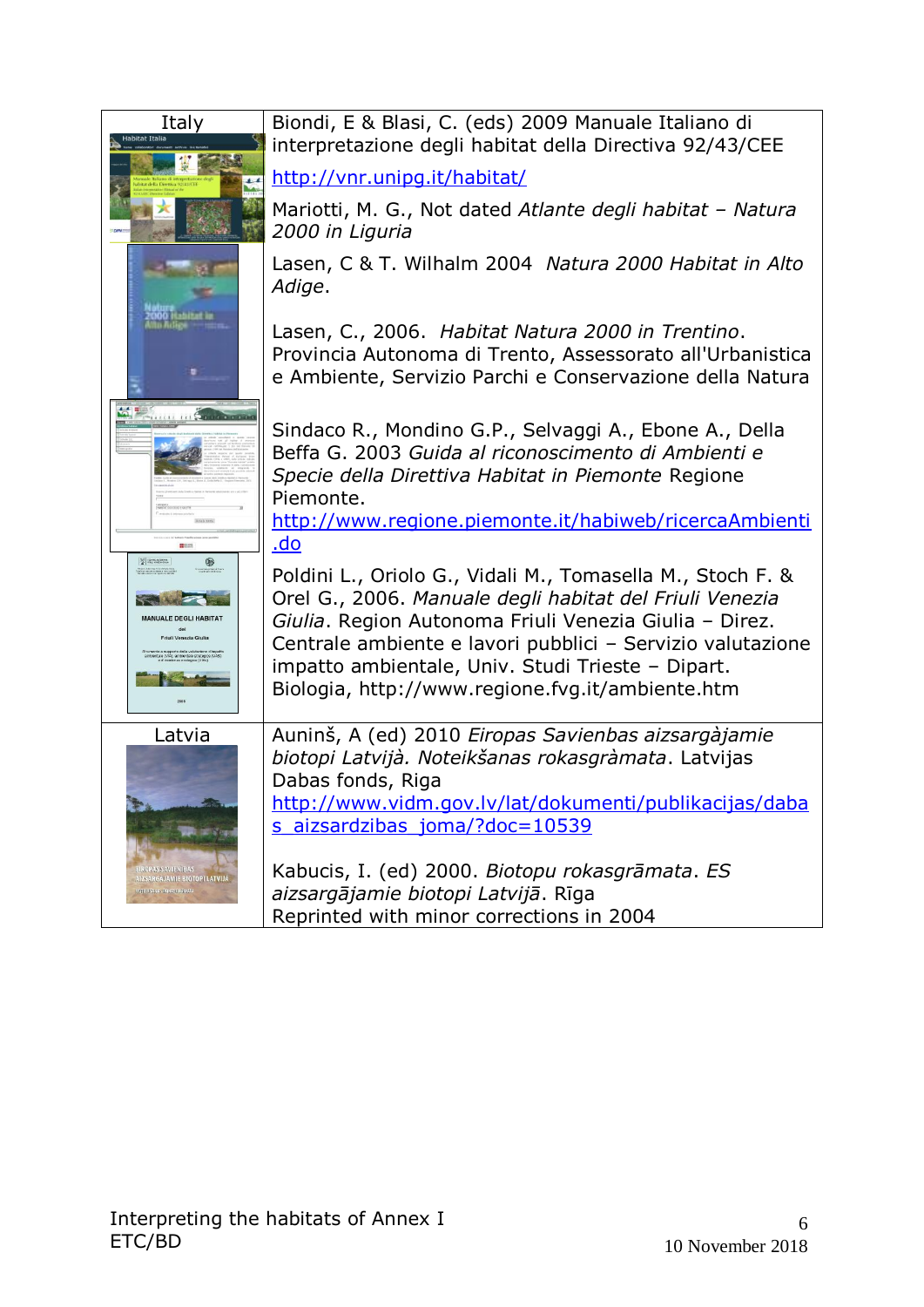| Lithuania<br><b>EUROPINÉS SVARBOS</b><br><b>BUVEINĖS LIETUVOJE</b><br>EB svarbos natūralių buveinių<br>inventorizavimo vadovas                                                   | Rasomavièius V. (red.), 2001 Europinës svarbos<br>buveinës Lietuvoje. Vilnius.<br>Rašomavičius, V (editor) 2012 EB svarbos natūralių<br>buveinių inventorizavimo vadovas. Vilnius<br>http://www.botanika.lt/BIGIS/                                                                                                                                        |
|----------------------------------------------------------------------------------------------------------------------------------------------------------------------------------|-----------------------------------------------------------------------------------------------------------------------------------------------------------------------------------------------------------------------------------------------------------------------------------------------------------------------------------------------------------|
| Luxembourg                                                                                                                                                                       |                                                                                                                                                                                                                                                                                                                                                           |
| Malta                                                                                                                                                                            |                                                                                                                                                                                                                                                                                                                                                           |
| Netherlands<br>ropese Nation in Nederland<br>Habitat<br>typen                                                                                                                    | Natura 2000 Profielendocument<br>http://www.synbiosys.alterra.nl/natura2000/gebiedendat<br><u>abase.aspx?subj=profielen#habtypen</u><br>Guidance published by the Ministerie van Landbouw,<br>Natuur en Voedselkwaliteit<br>Janssen, J.A.M. & J.H.J. Schaminée, 2003. Europese<br>Natuur in Nederland. Habitattypen. Uitgeverij KNNV,<br>Utrecht, 120 pp. |
|                                                                                                                                                                                  |                                                                                                                                                                                                                                                                                                                                                           |
| Poland<br>adniki ochrony siedlisk<br>gatunków Natura 2000<br>podręcznik metodyczny<br>Siedliska morskie i przybrzeżne,<br>nadmorskie i śródlądowe<br>solniska i wydmy<br>$\circ$ | Herbich J. (ed.) 2004. Siedliska morskie i przybrze ne,<br>nadmorskie i sródlàdowe solniska i wydmy. Poradniki<br>ochrony siedlisk i gatunków Natura 2000 - podrecznik<br>metodyczny. Ministerstwo Srodowiska, Warszawa<br>9 volume guide to habitats & species<br>http://natura2000.mos.gov.pl/natura2000/pl/poradnik.p<br>hp#                           |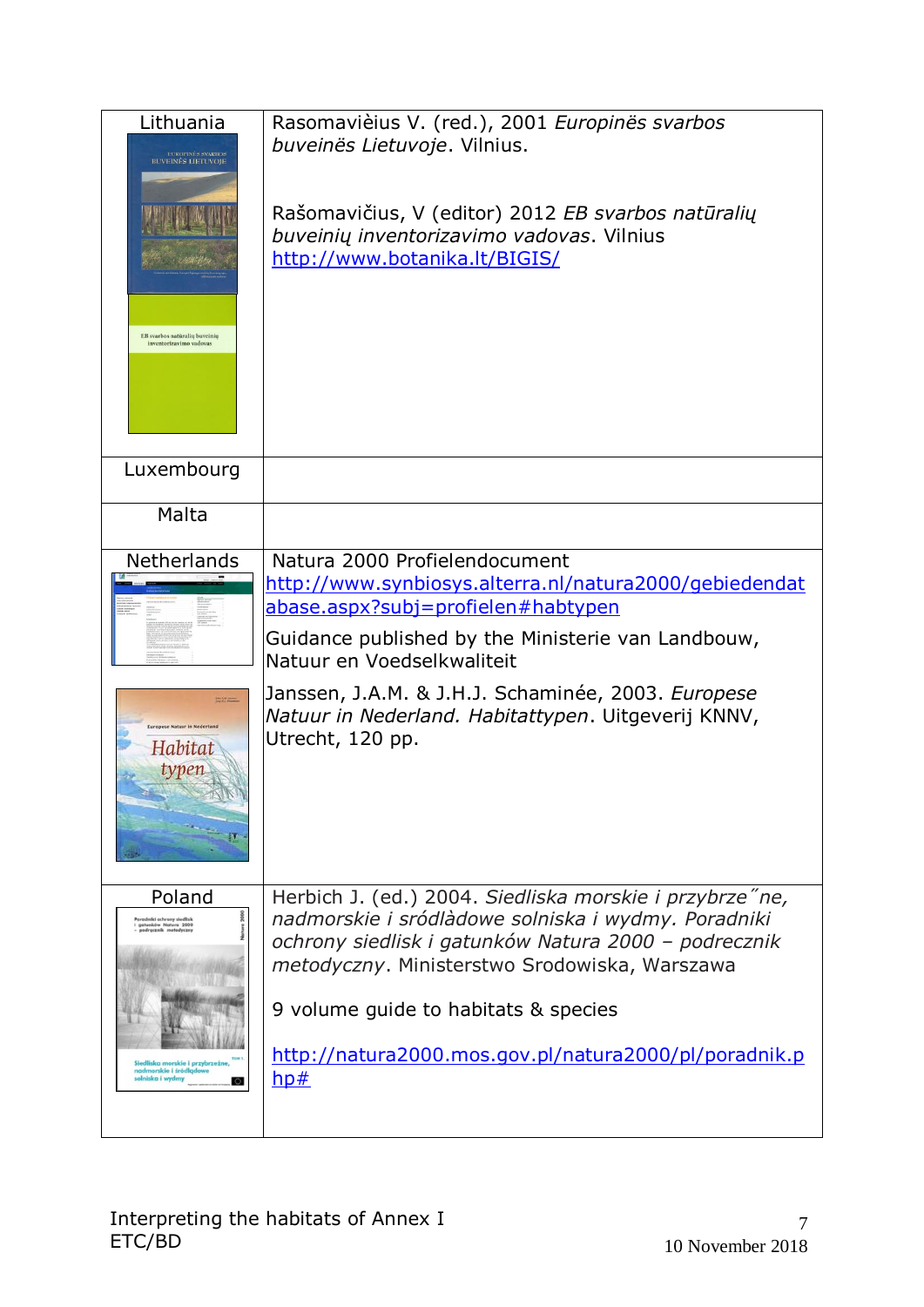| Portugal                                              | Series of factsheets available from                                                                                                                                                                                                                                                                                                                                                                                                                                                  |
|-------------------------------------------------------|--------------------------------------------------------------------------------------------------------------------------------------------------------------------------------------------------------------------------------------------------------------------------------------------------------------------------------------------------------------------------------------------------------------------------------------------------------------------------------------|
|                                                       | http://www.icn.pt/psrn2000/caract_habitat.htm                                                                                                                                                                                                                                                                                                                                                                                                                                        |
| Romania                                               | Table of correspondence with Romanian habitat<br>classification<br>Donita N., A. Popescu, M. Pauca-Comanescu, S.<br>Mihailescu & I. A. Biris, 2005, - Habitatele din România,<br>Editura Tehnica Silvica, Bucuresti.<br>Donita N., A. Popescu, M. Pauca-Comanescu, S.<br>Mihailescu, and I. A. Biris, 2006, Habitatele din România.<br>Modific[ri conform amendamentelor propuse de România<br>si Bulgaria la Directiva Habitate (92/43/EEC), Editura<br>Tehnica Silvica, Bucuresti. |
| Slovakia<br>Európsky významné biotopy<br>NA SLOVENSKU | Viceníková P. & Polák, P. (eds). 2003 Európsky<br>Významné biotopy na Slovensku. Banská Bystrica. SOP<br><b>SR</b><br>http://www.sopsr.sk/natura/index.php?p=9⟨=en&c<br>$=9$                                                                                                                                                                                                                                                                                                         |
| Slovenia                                              |                                                                                                                                                                                                                                                                                                                                                                                                                                                                                      |